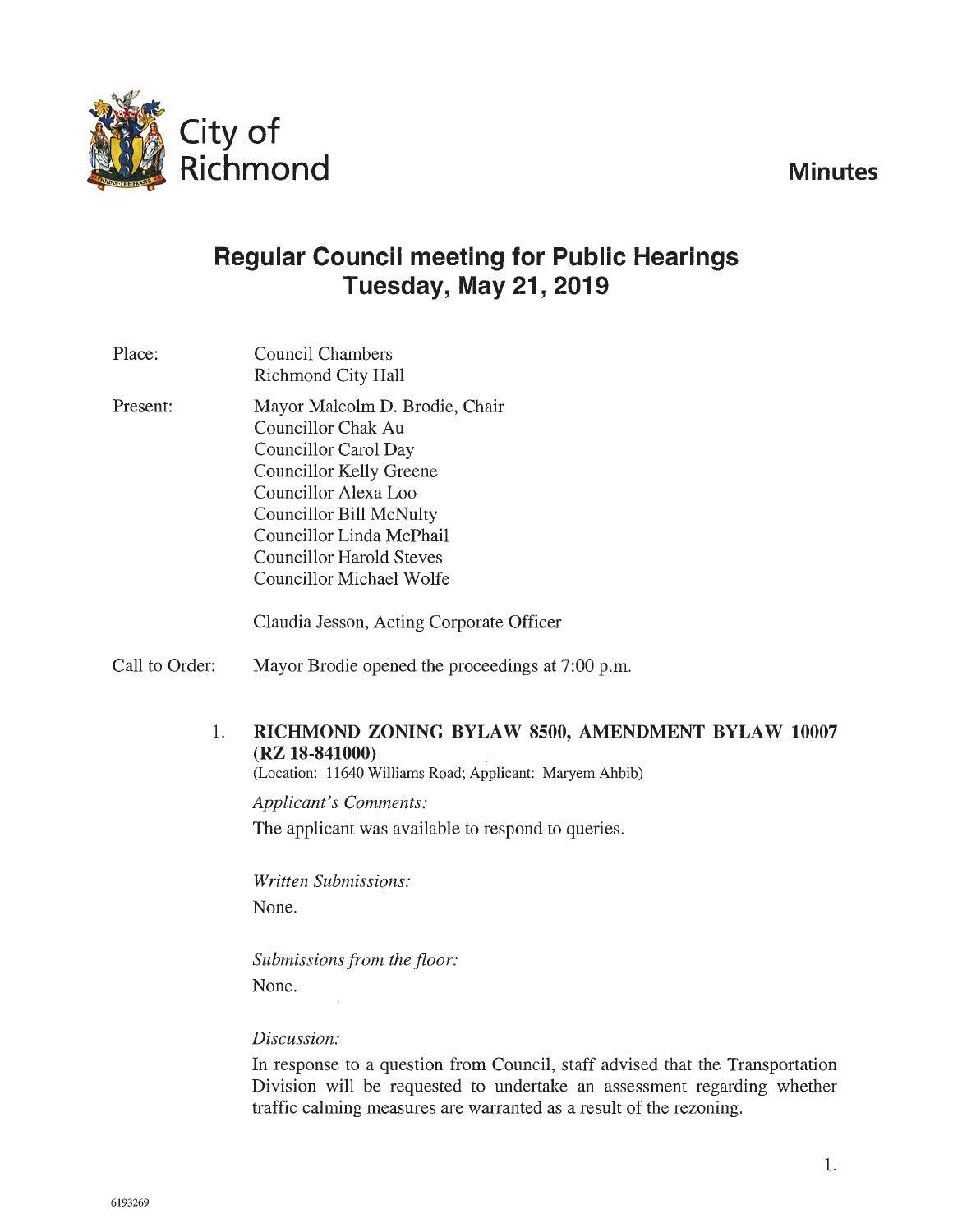

Richmond **Minutes** 

## **Regular Council meeting for Public Hearings Tuesday, May 21, 2019**

PH19/5-1 It was moved and seconded *That Richmond Zoning Bylaw 8500, Amendment Bylaw 10007 be given second and third readings.* 

## **CARRIED**

#### 2. TEMPORARY COMMERCIAL USE PERMIT (TU 18-841880)

(Location: 8620 and 8660 Beckwith Road; Applicant: City of Richmond)

*Applicant's Comments:*  The applicant was available to respond to queries.

*Written Submissions:*  None.

*Submissions from the floor:* None.

PH19/5-2 It was moved and seconded *That a Temporary Commercial Use Permit be issued to the City of Richmond to allow "Parking, non-accessory" as a permitted use at 8620 and 8660 Beckwith Road, to permit the operation of a pay parking lot for a period of three years from the date of issuance.* 

### CARRIED

3. RICHMOND ZONING BYLAW 8500, AMENDMENT BYLAWS 9987, 9988, 9989, 9990, 9991, 9992, 9993 AND 9994 (Location: 25 properties located east of No. 4 Road; Specifically: 11160 Kingsgrove Avenue, 9151 No.5 Road, 6440 No.5 Road and 6511 Sidaway Road, 9071 No.5 Road, 11491 River Road, 11300, 11320 Bridgeport Road, 11420, 11460, 11520, 11560, 11720, 11751, 11800 Voyageur Way, 6511, 6631, 6660, 6720/6740, 675116753/6755, 6760, 6831, 6911 Graybar Road, and 4511, 4631/4651 Shell Road; Applicant: City of Richmond)

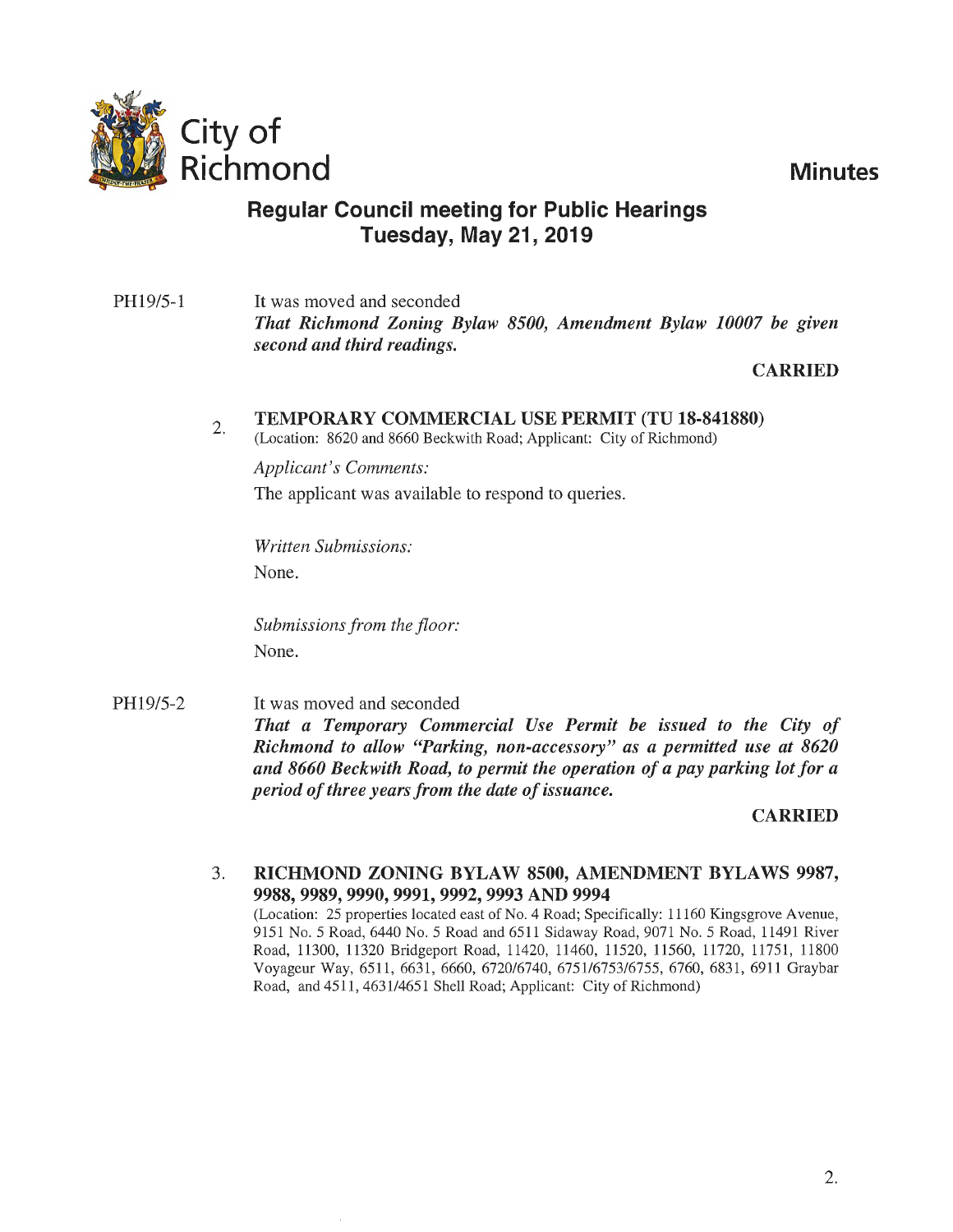

#### *Applicant's Conunents:*

Wayne Craig, Director, Development, reported that the proposed bylaws are required to bring forward underlying zoning bylaws for eight of the 29 remaining Land Use Contracts (LUCs). The City is required by the *Local Government Act* to adopt underlying zoning bylaws for all LUC properties by June 30, 2022, and to provide for the termination of all LUCs on June 30, 2024. The proposed bylaws aim to reflect the specific provisions contained in each LUC, as well as certain standard provisions contained within Richmond Zoning Bylaw 8500 for aspects not anticipated by the LUC.

In response to a question from Council, Mr. Craig advised that landowners will not notice any difference in the use of their land under the proposed bylaws.

*Written Submissions:* 

None.

### *Submissions from the floor:*

Kerel Siu, 4651 Shell Road, questioned whether the current zoning restrictions on rentals would be removed under the LUC.

Mr. Craig advised that the landowner would be required to initiate a rezoning application in order to change the rental restrictions.

PH19/5-3 It was moved and seconded *That Richmond Zoning Bylaw 8500, Amendment Bylaw 9987 be given second and third readings.* 

#### **CARRIED**

PH19/5-4 It was moved and seconded *That Richmond Zoning Bylaw 8500, Amendment Bylaw 9988 be given second and third readings.* 

#### CARRIED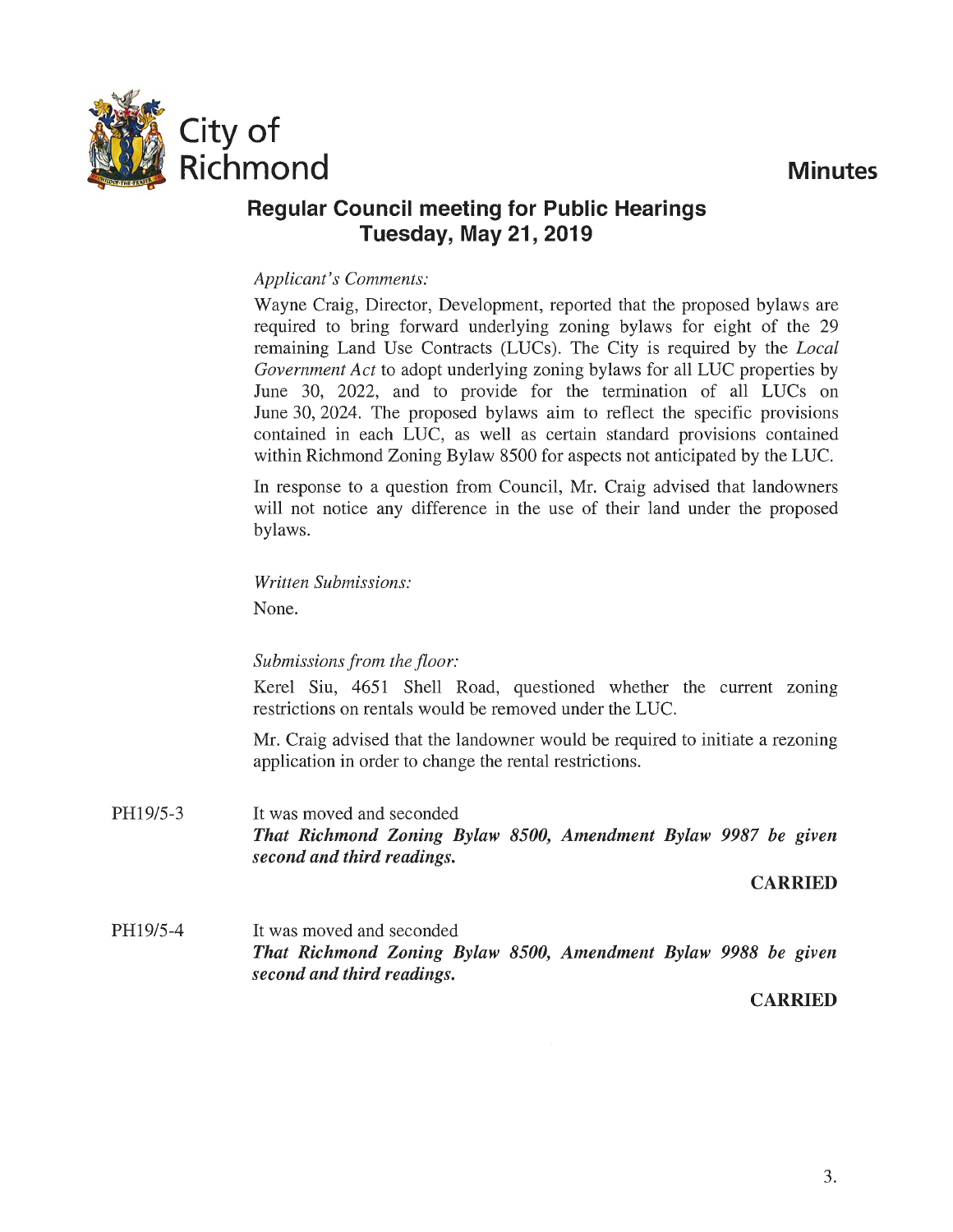

| PH19/5-5  | It was moved and seconded<br>That Richmond Zoning Bylaw 8500, Amendment Bylaw 9989 be given<br>second and third readings.<br><b>CARRIED</b> |
|-----------|---------------------------------------------------------------------------------------------------------------------------------------------|
| PH19/5-6  | It was moved and seconded<br>That Richmond Zoning Bylaw 8500, Amendment Bylaw 9990 be given<br>second and third readings.<br><b>CARRIED</b> |
| PH19/5-7  | It was moved and seconded<br>That Richmond Zoning Bylaw 8500, Amendment Bylaw 9991 be given<br>second and third readings.<br><b>CARRIED</b> |
| PH19/5-8  | It was moved and seconded<br>That Richmond Zoning Bylaw 8500, Amendment Bylaw 9992 be given<br>second and third readings.<br><b>CARRIED</b> |
| PH19/5-9  | It was moved and seconded<br>That Richmond Zoning Bylaw 8500, Amendment Bylaw 9994 be given<br>second and third readings.<br><b>CARRIED</b> |
| PH19/5-10 | It was moved and seconded<br>That Richmond Zoning Bylaw 8500, Amendment Bylaw 9987 be adopted.<br><b>CARRIED</b>                            |
| PH19/5-11 | It was moved and seconded<br>That Richmond Zoning Bylaw 8500, Amendment Bylaw 9988 be adopted.<br><b>CARRIED</b>                            |
| PH19/5-12 | It was moved and seconded<br>That Richmond Zoning Bylaw 8500, Amendment Bylaw 9990 be adopted.<br><b>CARRIED</b>                            |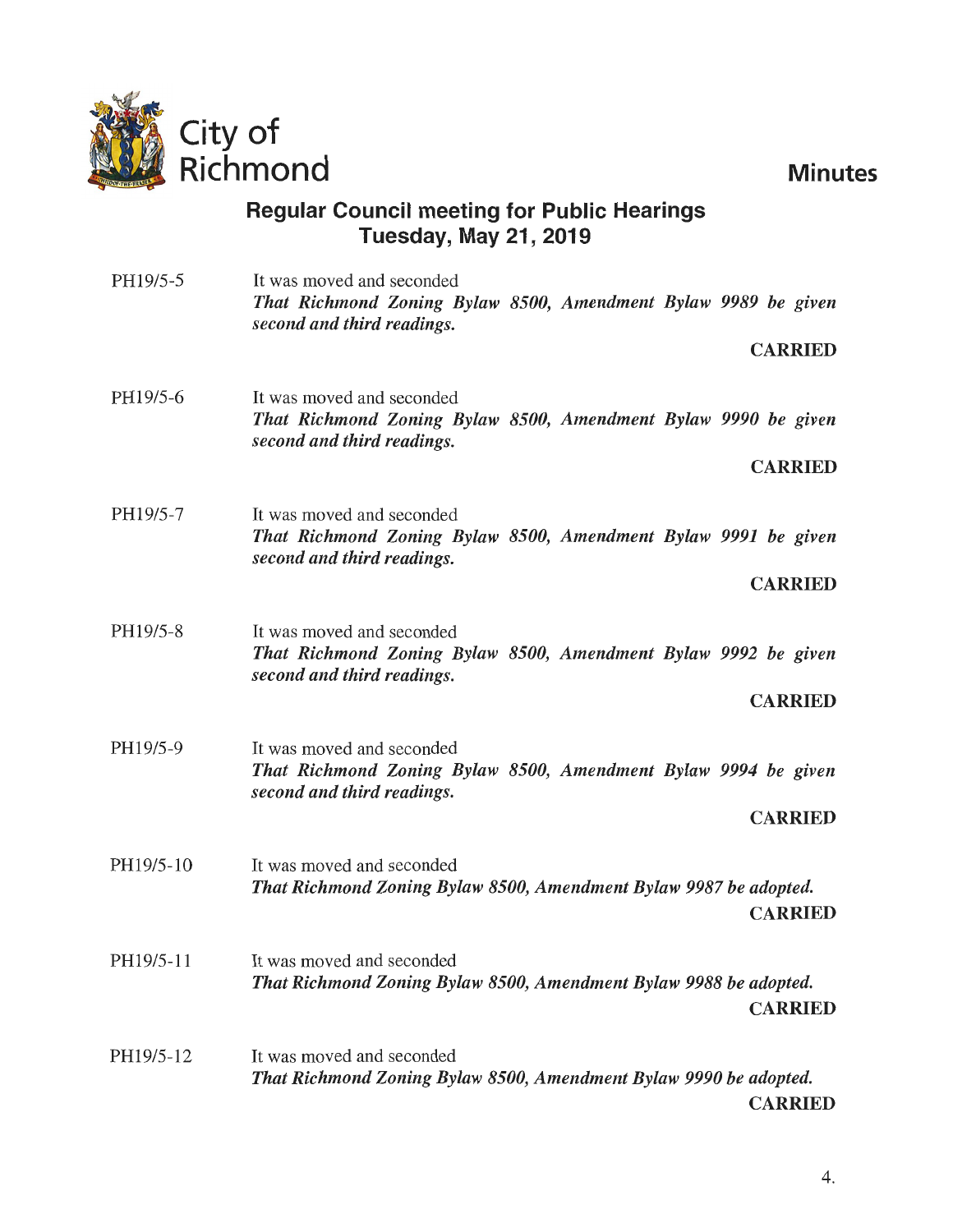| PH19/5-13 | It was moved and seconded<br>That Richmond Zoning Bylaw 8500, Amendment Bylaw 9991 be adopted.                            |
|-----------|---------------------------------------------------------------------------------------------------------------------------|
|           | <b>CARRIED</b>                                                                                                            |
| PH19/5-14 | It was moved and seconded                                                                                                 |
|           | That Richmond Zoning Bylaw 8500, Amendment Bylaw 9992 be adopted.                                                         |
|           | <b>CARRIED</b>                                                                                                            |
| PH19/5-15 | It was moved and seconded<br>That Richmond Zoning Bylaw 8500, Amendment Bylaw 9993 be given<br>second and third readings. |
|           | <b>CARRIED</b>                                                                                                            |
| PH19/5-16 | It was moved and seconded                                                                                                 |
|           | That Richmond Zoning Bylaw 8500, Amendment Bylaw 9993 be adopted.                                                         |
|           | <b>CARRIED</b>                                                                                                            |

4. OFFICIAL COMMUNITY PLAN BYLAW 7100, AMENDMENT BYLAW 10020 AND RICHMOND ZONING BYLAW 8500, AMENDMENT BYLAW 10021 (VANCOUVER AIRPORT AUTHORITY'S PROPOSED AIRPORT ZONING REGULATIONS TO THE CITY CENTRE AREA PLAN AND ZONING BYLAW)

(Location: Existing and proposed Airport Zoning Regulation areas, and: 7100 River Road, 5400 Minoru Boulevard, 7880 & 7900 Alderbridge Way, 7851 Alderbridge Way, 7931 & 7991 Alderbridge Way, 7960 Alderbridge Way, 5333 No. 3 Road, and 5411 No. 3 Road, 5300 No. 3 Road; Applicant: City of Richmond)

#### *Applicant's Comments:*

Mr. Craig advised that Vancouver Airport Authority's (V AA) new Airport Zoning Regulations (AZR) will limit the maximum height of buildings and structures in specific areas of Richmond's City Centre. The AZR application that has been submitted to Transport Canada will require amendments to the City Centre Area Plan (CCAP) and Zoning Bylaw to protect the airspace for a possible new future south runway, and some housekeeping amendments to the CCAP regarding the protection of the airspace for the existing north and south runways.

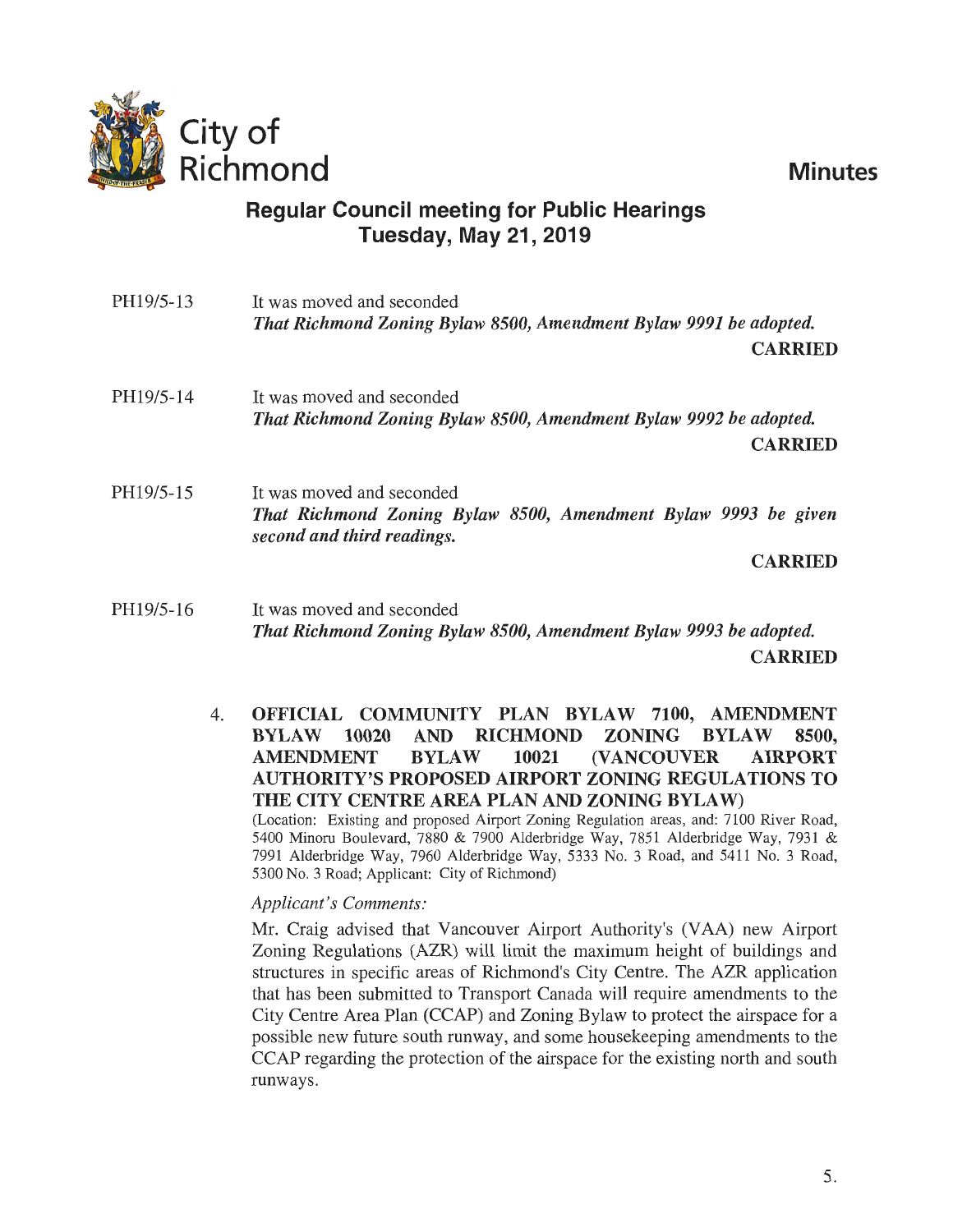

*Written Submissions:*  Ebco Industries Ltd., 7851 Alderbridge Way (Schedule 1) Julie Lees (Schedule 2)

Submissions from the floor: None.

### *Discussion:*

In response to questions from Council, staff advised that:

- The City successfully negotiated with VAA for a higher building height for selected parcels that would be negatively impacted by the new AZR;
- **The VAA has filed the new AZR application with Transport Canada** (TC) and it is expected that V AA will be required to conduct public consultation upon TC's completion of the technical review of the application;
- The proposed height reduction will not impact the density currently permitted on the Ebco site; and
- The landowner has been advised that future rezoning may permit increased density on the Ebco site.
- PH19/5-17 It was moved and seconded *That Official Community Plan Bylaw 7100, Amendment Bylaw 10020 be given second and third readings.*

CARRIED

PH19/5-18 It was moved and seconded *That Richmond Zoning Bylaw 8500, Amendment Bylaw 10021 be given second and third readings.* 

**CARRIED**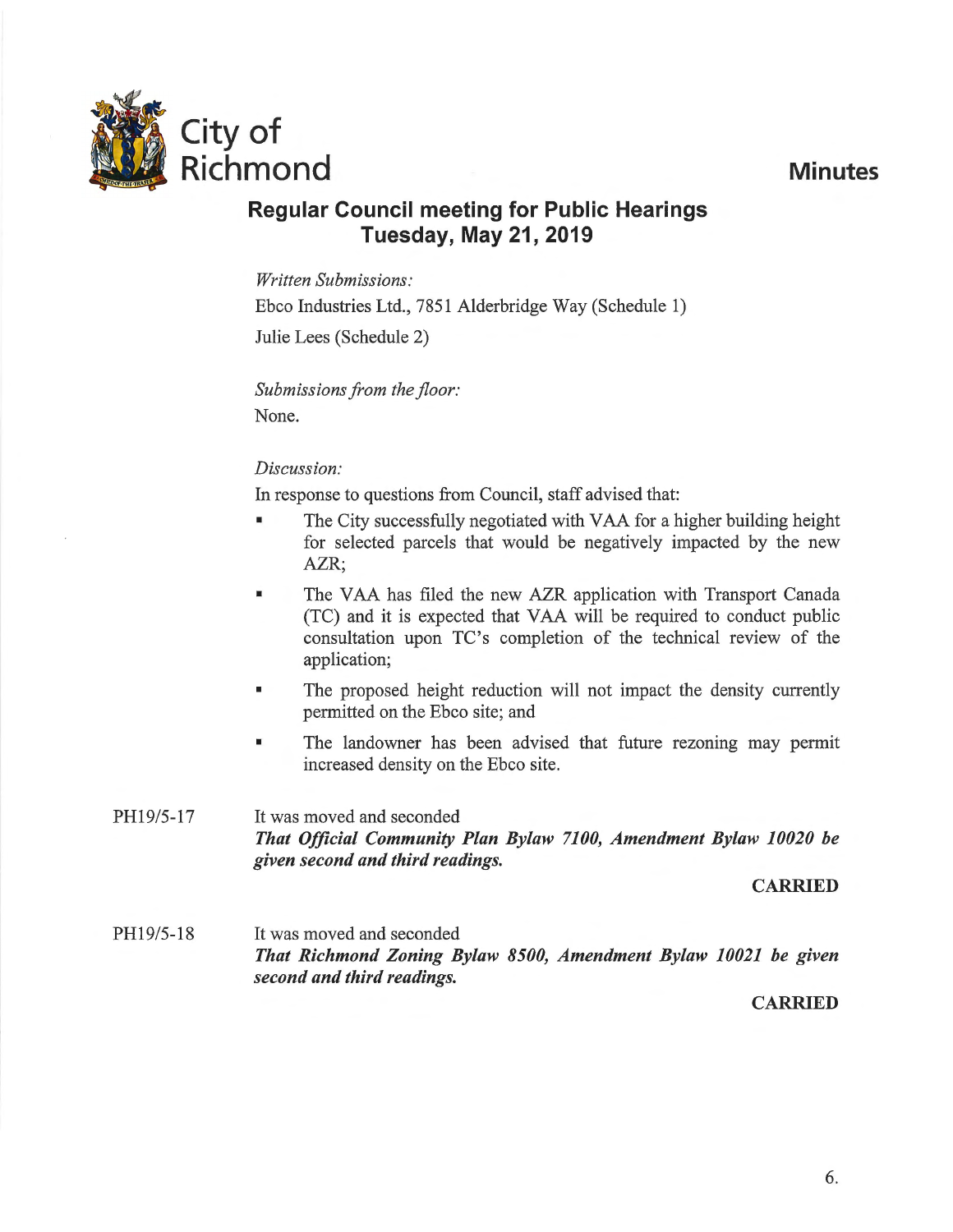

PH19/5-19 It was moved and seconded *That Official Community Plan Bylaw 7100, Amendment Bylaw 10020 be adopted.* 

#### CARRIED

PH19/5-20 It was moved and seconded *That Richmond Zoning Bylaw 8500, Amendment Bylaw 10021 be adopted.*  CARRIED

## ADJOURNMENT

PH19/5-21 It was moved and seconded *That the meeting adjourn (7:18 p.m.).* 

#### CARRIED

Certified a true and correct copy of the Minutes of the Regular meeting for Public Hearings of the City of Richmond held on Tuesday May 21, 2019.

Mayor (Malcolm D. Brodie) Acting Corporate Officer

(Claudia Jesson)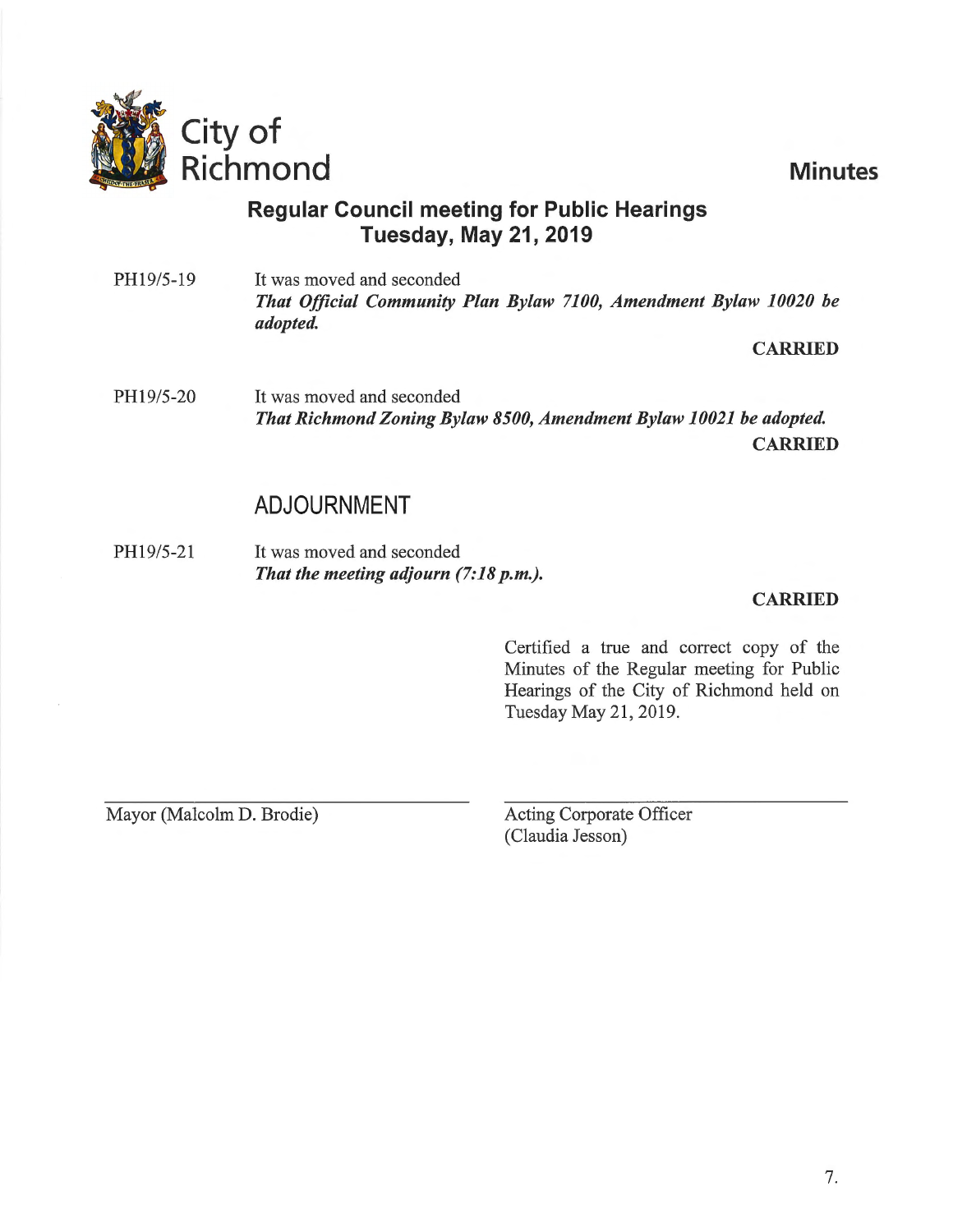Schedule 1 to the Minutes of the<br>Public Hearing meeting of Hearing meeting of Richmond City Council held on Tuesday, May 21,2019.

| To Public Hearing  |
|--------------------|
| Date: Man 21, 2019 |
| Item $\ell^-$      |
| $Re:ByLawS10020 +$ |
| 10021              |
|                    |

**EBCD INDUSTRIES LTD. · EST.185B**  QUALITY · CAPABILITY · EXPERIENCE

May 17,2019

Mayor and Council

City of Richmond,

6911 No. 3 Road, Richmond, BC, V6Y 2C1

Attention: Director, City Clerk's office; Fax: 604-278-5139

Email: wcraig@richmond.ca

Your Worship Mayor Brodie and Respected Councillors:

RE: May 21, 2019 Notice of Public Hearing regarding Agenda Item # 4: Official Community Plan Bylaw 7100 Amendment Bylaw 10020 and Richmond Zoning Bylaw 8500, Amendment Bylaw 10021 (Vancouver Airport Authority's Proposed Airport Zoning Regulations to the City Center Area Plan and Zoning Bylaw l

We write to express our concerns related to the reduction of Building heights for the property at 7851 Alderbridge Way. We do understand the Vancouver Airport Authority's ( VAA) needs to seek reduction in heights on the part of affected properties to plan for future run ways. To this end, the above Bylaw proposes to decrease the building heights of the property at 7851 Alderbridge way to comply with the VAA's proposed decreased heights.

May we respectfully request that the city amend its City Center Area Plan ( CCAP) to more fully comply with the VAA's proposed building heights for the property at 7851 Alderbridge Way, given that VAA allows greater building heights than that allowed in the CCAP for some portion of 7851 Alderbrisge Way and decreased building heights on some other portion than that allowed in the CCAP.

More specifically, City of Richmond Report to the Planning Committee dated April 10, 2019 (see page 2 of the attached ) for Site 1A : 7851 Alderbridge Way states:

"---The proposed AZR would restrict the portion of the property facing Alderbridge Way to a maximum building height ranging from 31 m to 34 m GSC. VAA has agreed to allow the southwest portion of the site facing Alderbridge Way to have a maximum building height of 35m GSC, and the northeast portion of the site facing Alderbridge Way to have a maximum building height of 37 m, GSC. $-$ "

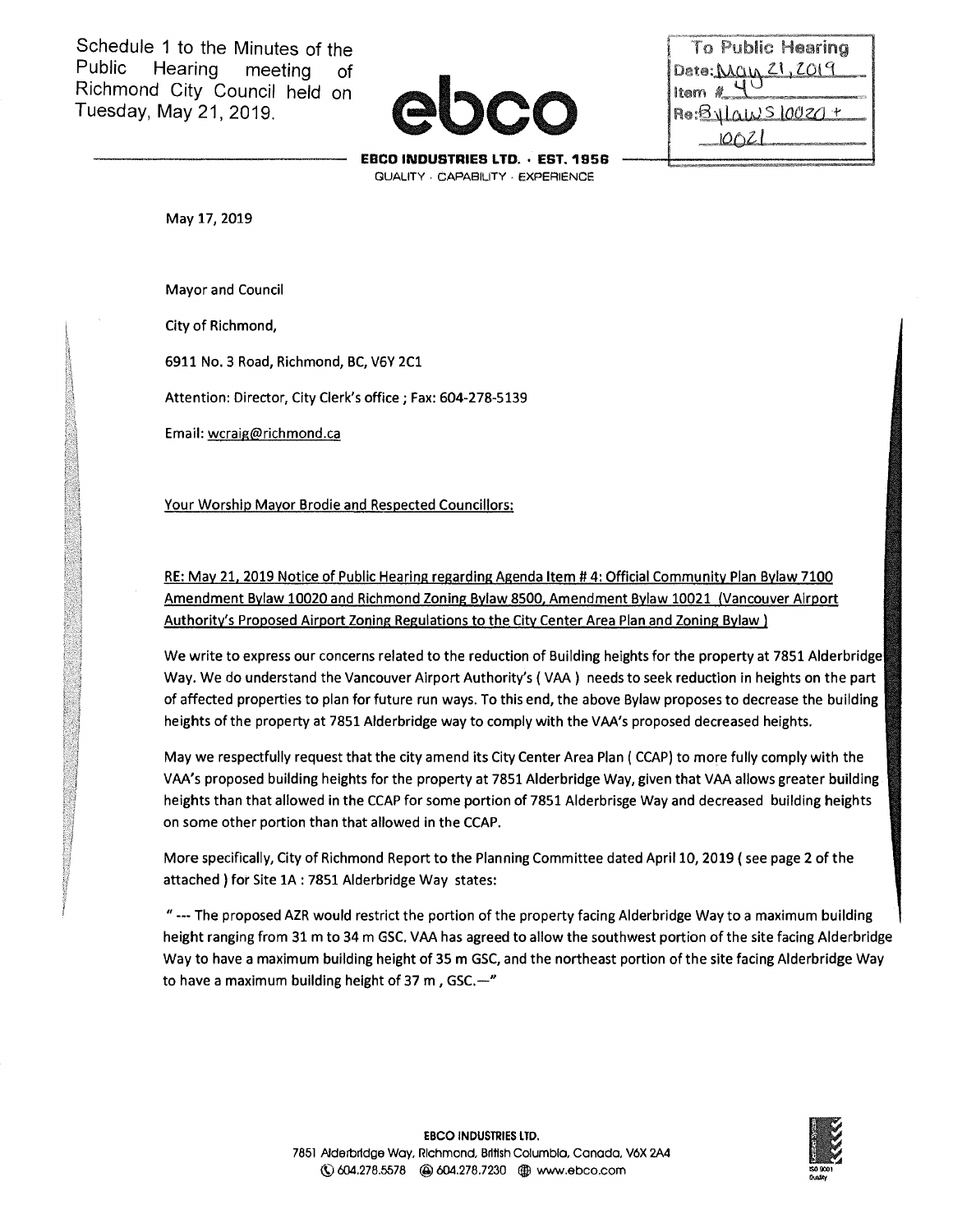

#### EBCO INDUSTRIES LTO. · EST.1956

QUALITY · CAPABILITY - EXPERIENCE

However, the above Bylaw amendment only proposes to decrease the building heights on portion of 7851 Alderbrigde Way where such building heights are greater than that allowed in the CCAP but does NOT increase the building heights where the VAA so allows. (see page 3 of the attached)

Your Worship Mayor Brodie and Respected councillors, there is a significant negative financial impact on the property at 7851 Alderbridge Way caused by VAA's reduction in the building heights. We respectfully request that the above amendment then should also increase the building heights in the CAAP on all other portions of 7851 Alderbridge Way where VAA so permits.

In summary, our request is to grant exactly the same building heights for all portions of the 7851 Alderbridge Way in the CAAP as that included in the VAA's proposed AZR for future South Runway (7851 Alderbridge Way ( see page 4 of the attached )

We thank the City for the opportunity to submit our concerns and our resolution for the above Bylaw amendment.

Respectfully submitted,

Sincerely,

end MJ-l

Umendra Mital, M.A.Sc., P.Eng.

Executive Vice President and General Manager,

EBCO Industries Ltd.

See Attached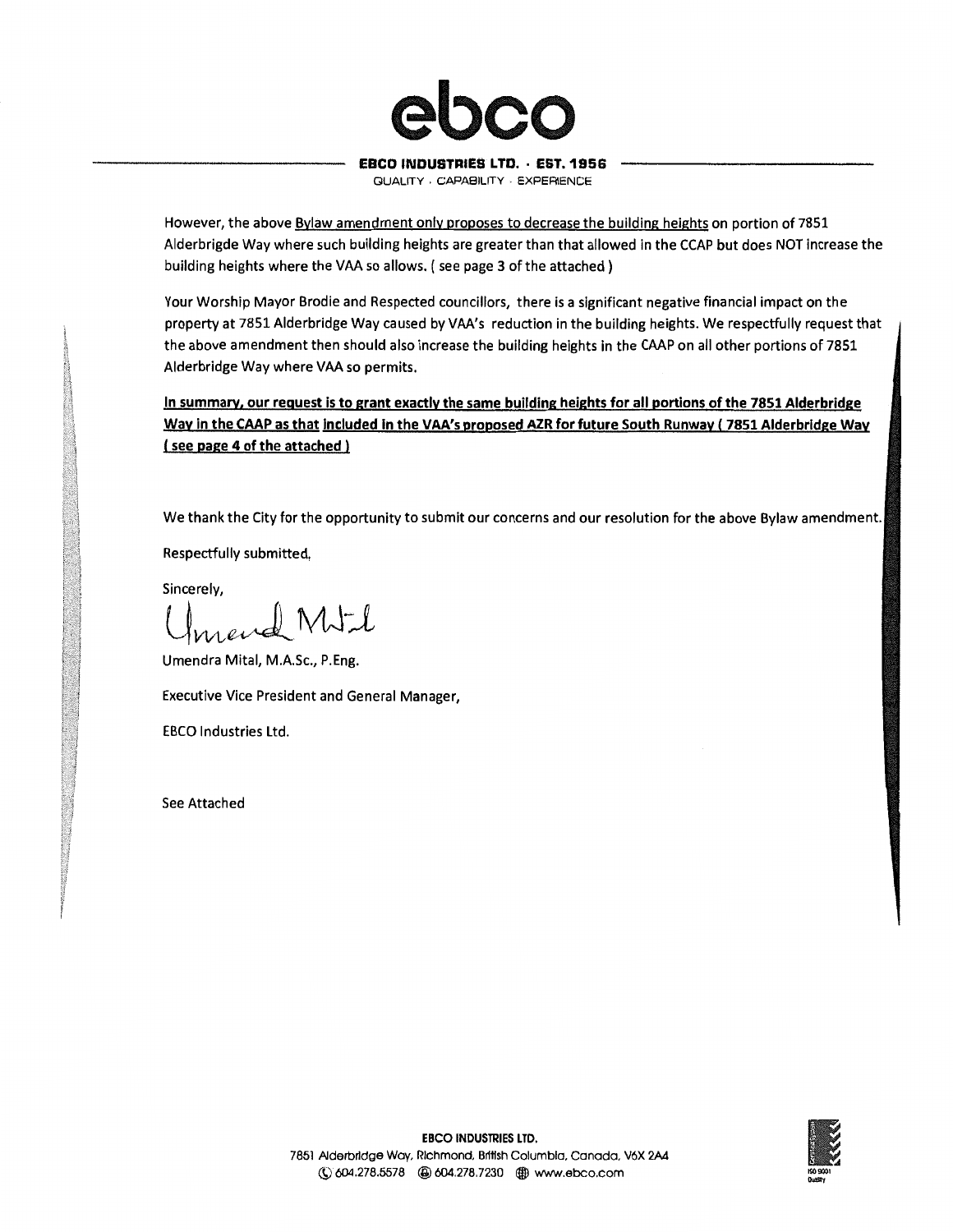

## **Report to Committee**

| <b>Vancouver Airport Authority's Proposed Airport Zoning Regulations:</b> |
|---------------------------------------------------------------------------|
| 01-0153-01/2019-Vol                                                       |
| <b>Date:</b> April 10, 2019                                               |
|                                                                           |

#### **Staff Recommendation**

- 1. That Richmond Official Community Plan Bylaw 7100, Amendment Bylaw 10020, be introduced and given first reading;
- 2. That Richmond Official Community Plan Bylaw 7100, Amendment Bylaw 10020, having been considered in conjunction with:
	- a. the City's Consolidated 5 Year Financial Plan and Capital Program; and
	- b. the Greater Vancouver Regional District Solid Waste and Liquid Waste Management Plans;

is hereby found to be consistent with said program and plans, in accordance with Section 477(3)(a) of the *Local Government Act;* 

- 3. 1hat Richmond Official Community Plan Bylaw 7100, Amendment Bylaw 10020, having been considered in accordance with Section 475 of the *Local Government Act* and the City's Official Community Plan Bylaw Preparation Consultation Policy 5043, is found not to require further consultation; and
- 4. That Richmond Zoning Bylaw 8500, Amendment Bylaw 10021, be introduced and given first reading.

 $-66$  Barty Konkin

Manager, Policy Planning (604-276-4139)

Att. 3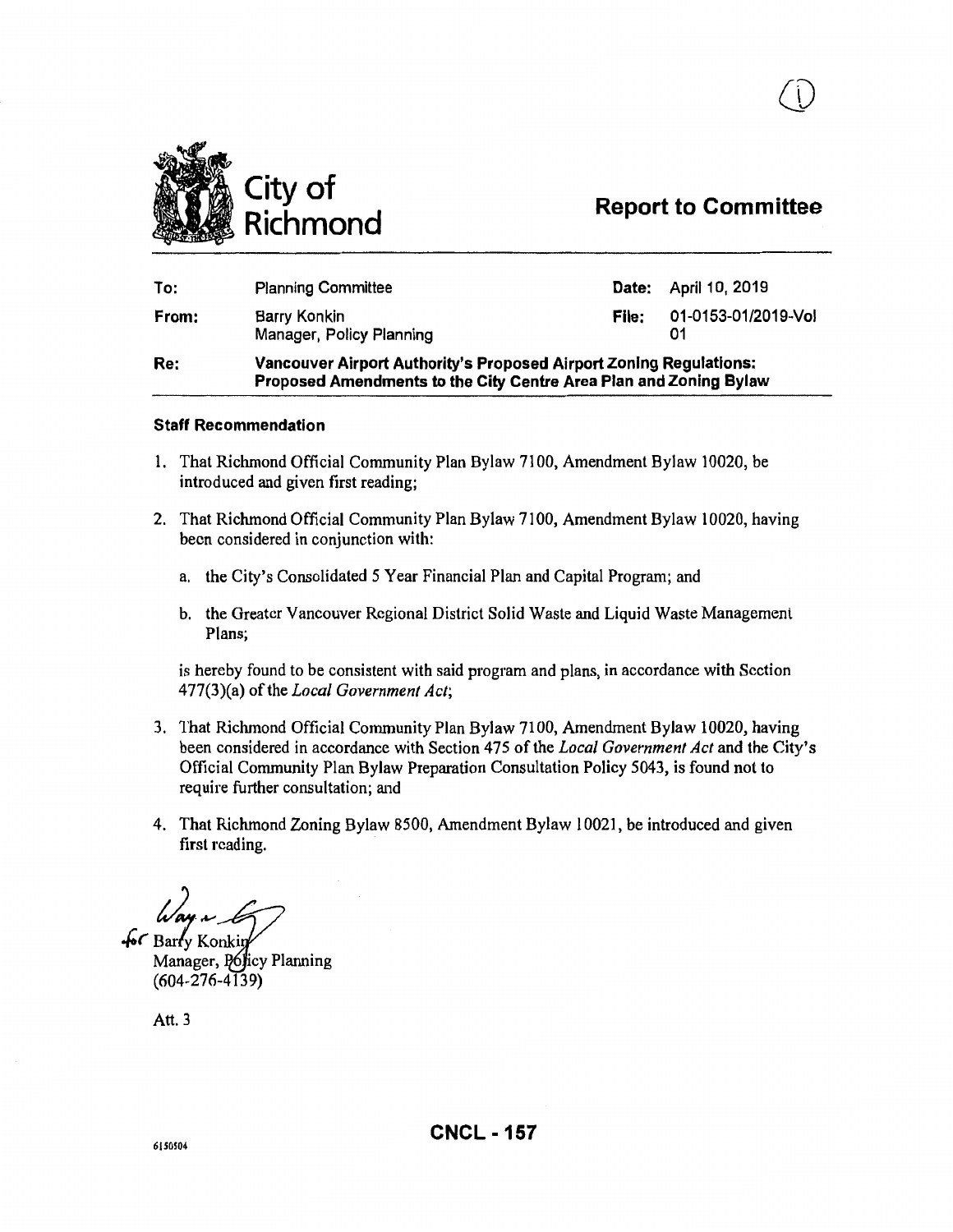

outs" have been proposed by V AA as part of their application for a new AZR to Transport Canada. Those "cut-outs" would allow a slightly higher building height than what would be permitted under the proposed new AZR.

Attachment 3 indicates the proposed AZR area along with the four specific "cut-out" areas (labeled Site 1A,  $2A$ ,  $3A$  and  $4A$ ). Attachment 3 also indicates three additional sites that would be impacted by the new AZR (labeled Site 1B, 2B, and 3B) that do not have an approved "cutout" by VAA.

The four approved "cut-out" areas include the following properties:

#### Site lA: 7851 Alderbridge Way

This property is designated in the CCAP for a maximum building height of 35m (37m geodetic or GSC) along the Alderbridge Way frontage and a maximum building height of  $25 \text{ m}$  (27 m) GSC) for the remainder of the property. The site is zoned Industrial Retail (IRl) and permits a maximum building height of up to 25 m (27 m GSC) in the City Centre.

The proposed AZR would restrict the portion of the property facing Alderbridge Way to a maximum building height ranging from 31 m to 34 m GSC. VAA has agreed to allow the southwest portion of the site facing Alderbridge Way to have a maximum building height of 35 m GSC, and the northeast portion of the site facing Alderbridge Way to have a maximum building height of 37 m GSC.

Proposed CCAP Amendment: In order to reflect this "cut-out", proposed Bylaw 10020 would amend the Specific Land Usc Map for Aberdeen Village (2031) to reflect the 35m GSC maximum allowable height.

Zoning: The property is currently zoned Industrial Retail (IRl) and permits building heights up to 25m (27m GSC) in the City Centre which is less than the proposed approach surface of the new AZR. No amendments to the Zoning Bylaw are required for this site.

#### Site 2A: 7960 Aldcrbridge Way, 5333 No.3 Road, and 5411 No.3 Road

This property is designated in the CCAP for a maximum building height of 45 m (47 m GSC) and was recently rezoned to City Centre High Density Mixed Use (ZMU34)- Lansdowne Village. The ZMU34 zone has a maximum building height of 41.5 m GSC. This reflects the agreed upon proposed "cut-out" for this property at 41.5 m GSC with VAA.

CCAP: In order to reflect this ''cut-out", proposed Bylaw 10020 would amend the Specific Land Usc Map for Lansdowne Village (2031) to reflect that the maximum building height is 41.5 m GSC.

Zoning: As the ZMU34 zone already has a maximum building height of 41.5 m GSC, no further amendment to the Zoning Bylaw would be required.

#### Site 3A: 5300 No. 3 Road

This site, which includes Lansdowne Mall, has two land usc designations that regulate building height. These height limits range from 45 m (47 m GSC) between No. 3 Road and the future Hazelbridge Way extension, and 25m (27m GSC) between the future Hazclbridge Way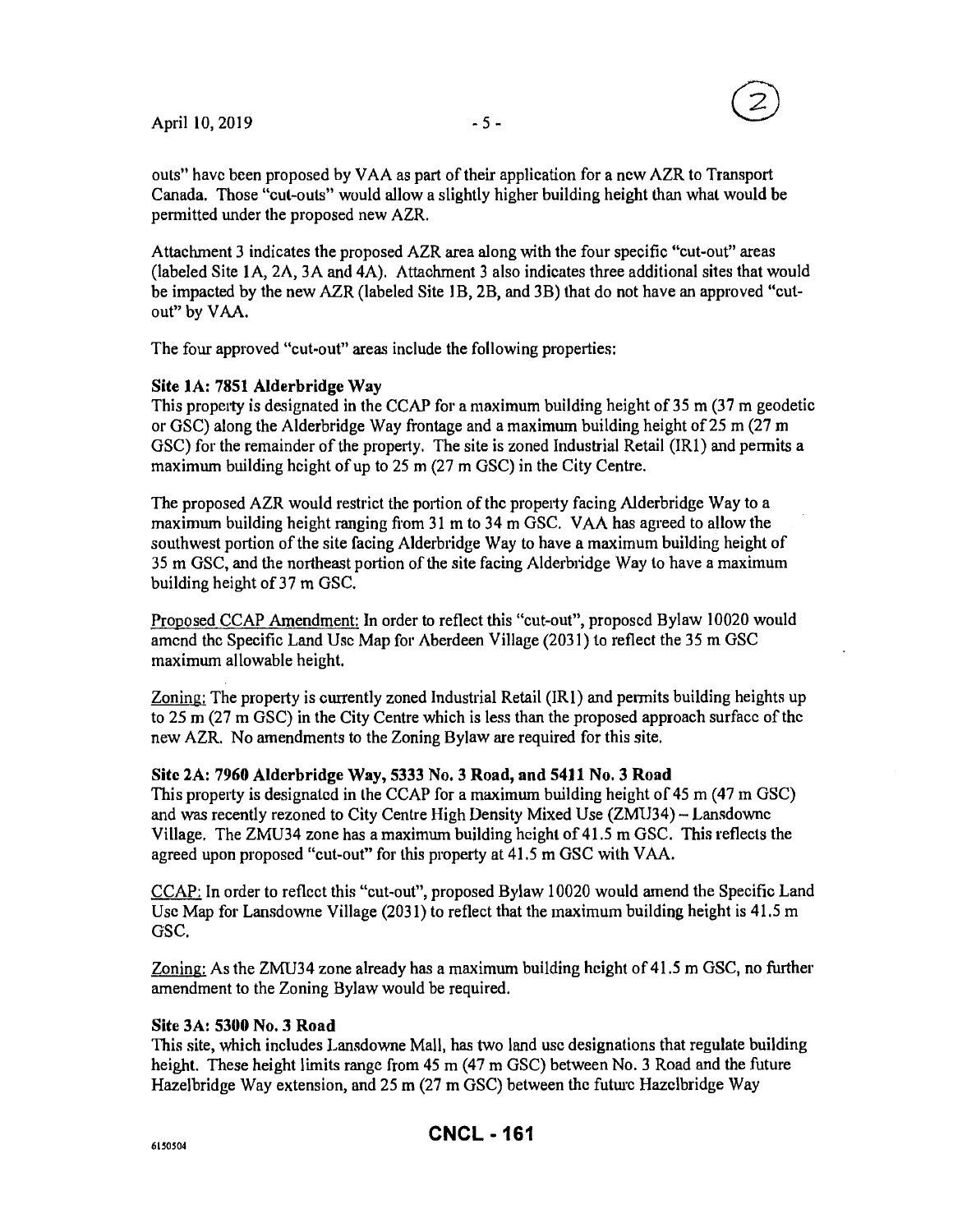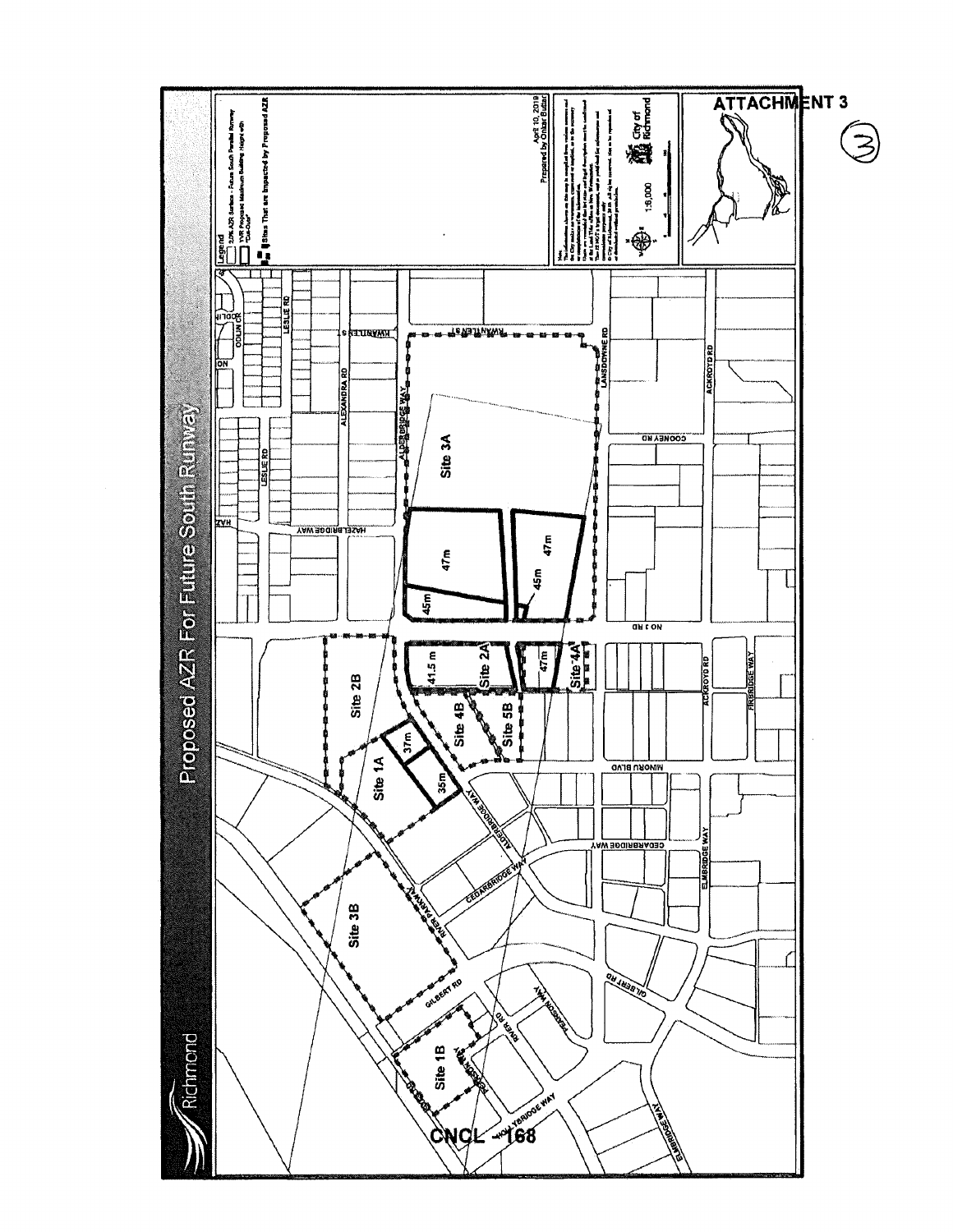